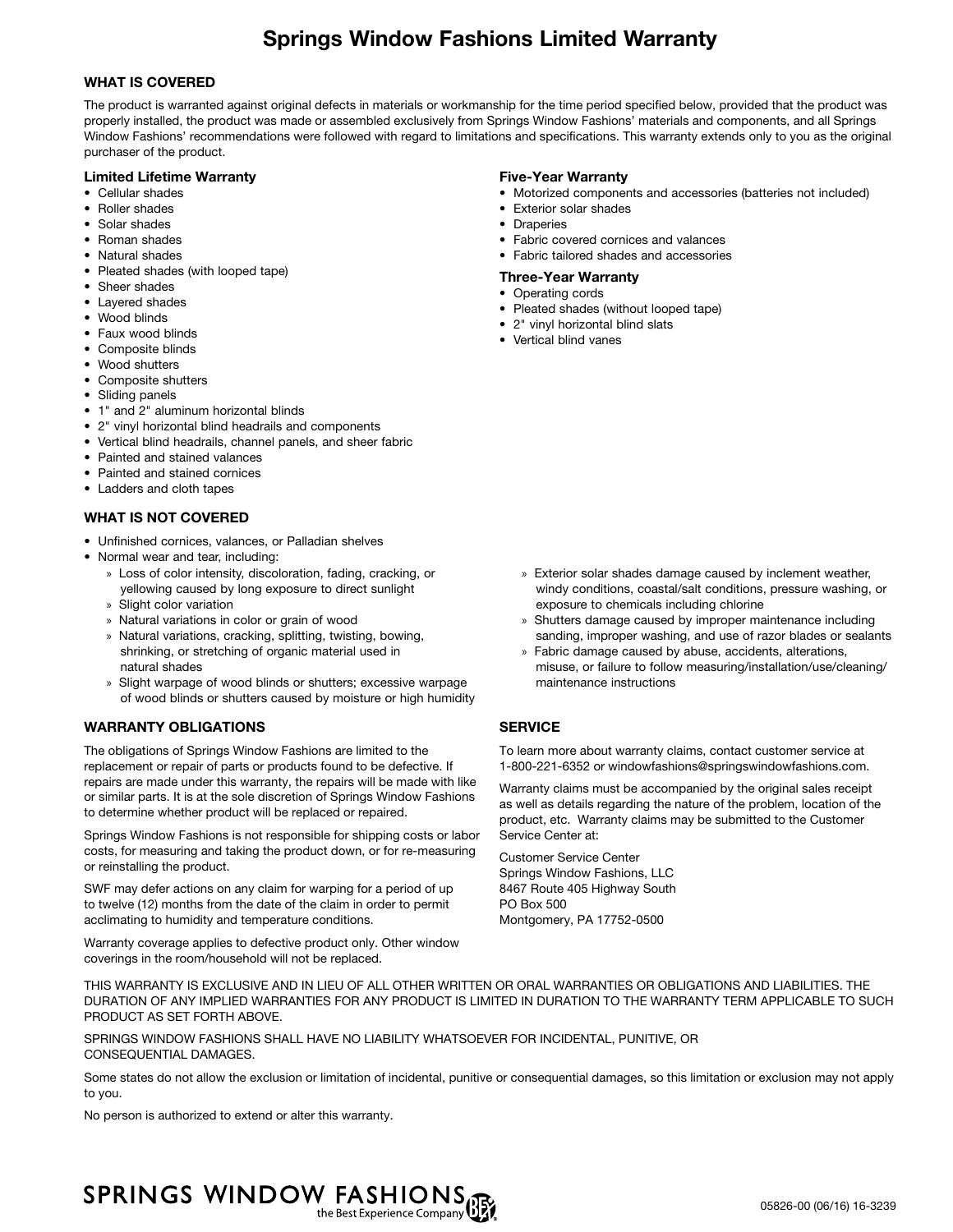# Garantía limitada de Springs Window Fashions

# LO QUE CUBRE LA GARANTÍA

Este producto está garantizado contra defectos originales en los materiales o en la mano de obra por el período que se detalla a continuación, siempre y cuando el producto haya sido instalado correctamente, fabricado o ensamblado exclusivamente con materiales y componentes de Springs Window Fashions y siempre que se hayan seguido todas las recomendaciones de Springs Window Fashions con respecto a las limitaciones y especificaciones. Esta garantía se extiende exclusivamente a usted como el comprador original del producto.

# Garantía limitada de por vida

- Persianas celulares
- Persianas enrollables
- Persianas solares
- Persianas romanas
- Persianas naturales
- Persianas plisadas (con cinta de control)
- Persianas transparentes
- Persianas en capas
- Persianas de madera
- Persianas de imitación madera
- Persianas compuestas
- Shutters de madera
- Shutters compuestos
- Paneles corredizos
- Persianas horizontales de aluminio de 2.54 cm y 5.08 cm
- Rieles superiores y componentes para persiana horizontal de vinil de 5.08 cm
- Rieles superiores para persiana vertical, paneles con canal y tela transparente
- Cenefas pintadas y teñidas
- Cornisas pintadas y teñidas
- Escalerillas y cintas de telas

# LO QUE NO CUBRE LA GARANTÍA

- Cornisas, cenefas o estantes estilo Palladian incompletos
- El uso y desgaste natural, incluyendo:
	- » Pérdida de intensidad de color, decoloración, grietas o adquisición de tono amarillento causados por exposición directa a la luz del sol por períodos prolongados
	- » Ligeras variaciones de color
	- » Variaciones naturales de color o de la tablilla de la madera
	- » Las variaciones naturales, grietas, roturas, torsión, inclinación, contracción, o estiramiento de material orgánico utilizado en persianas naturales
	- » Deformación ligera de las persianas de madera o shutters; deformación excesiva de las persianas de madera o shutters causados por la humedad o humedad excesiva

# OBLIGACIONES DE LA GARANTÍA

- Las obligaciones de Springs Window Fashions están limitadas a la sustitución o reparación de las piezas o productos que se encuentren defectuosos. Si se realizan reparaciones bajo esta garantía, se harán con piezas iguales o similares a las del producto. Spring Window Fashions determinará, a su discreción, si el producto se reemplazará o reparará.
- Springs Window Fashions no es responsable de los costos de envío ni de mano de obra para medir y desmontar el producto o volver a medir o instalar el producto.
- SWF podrá aplazar acciones sobre cualquier reclamación por deformación para un período de hasta a doce (12) meses desde la fecha de la reclamación con el fin de permitir aclimatarse a las condiciones de humedad y temperatura.
- La garantía se aplica únicamente a los productos defectuosos. No se reemplazarán otras cortinas ni persianas de la habitación o vivienda

#### Garantía de cinco años

- Componentes y accesorios motorizados (baterías no incluidas)
- Persianas solares para exteriores
- Cortineros
- Cenefas y cornisas recubiertas de tela
- Accesorios y persianas de tela personalizada

#### Garantía de tres años

- Cordones de operacion
- Persianas plisadas (sin cinta de control)
- Láminas de vinilo para persianas horizontales de 5.08 cm
- Laminas de persianas verticales

- » Daños a las persianas solares para exteriores ocasionados por mal clima, vientos, clima costero o condiciones de salinidad, lavado de presión o exposición a productos químicos, incluyendo el cloro
- » Daños a las persianas shutters causados por un mantenimiento inadecuado incluyendo lijados, lavado inadecuado, y el uso de hojas de afeitar o sellantes
- » Daños a la tela causados por maltrato, accidentes, modificaciones, mal uso o por no seguir las instrucciones para medir, instalar, usar, limpiar o dar mantenimiento

# SERVICIO

Para obtener más información sobre reclamos de la garantía, comuníquese con el servicio de atención al cliente al teléfono 1-800-221-6352 o al correo electrónico windowfashions@springswindowfashions.com.

Los reclamos de la garantía deben estar acompañados por el recibo de venta original y los detalles relativos a la naturaleza del problema, la ubicación del producto, etc. Los reclamos de la garantía se pueden enviar al Centro de Servicio de Atención al Cliente a:

Customer Service Center Springs Window Fashions, LLC 8467 Route 405 Highway South PO Box 500 Montgomery, PA 17752-0500

ESTA GARANTÍA ES EXCLUSIVA Y REEMPLAZA CUALQUIER OTRA GARANTÍA, OBLIGACIÓN O RESPONSABILIDAD ORAL O ESCRITA. LA DURACIÓN DE CUALQUIER GARANTÍA IMPLÍCITA PARA CUALQUIER PRODUCTO SE LIMITARÁ AL PLAZO DE LA GARANTÍA APLICABLE A DICHOS PRODUCTOS QUE SE ESPECIFICA EN LOS PÁRRAFOS ANTERIORES.

SPRINGS WINDOW FASHIONS NO TENDRÁ RESPONSABILIDAD ALGUNA RESPECTO DE DAÑOS INCIDENTALES, PUNITIVOS O INDIRECTOS.

Algunos estados no permiten la exclusión o limitación de daños incidentales, punitivos o indirectos y, por lo tanto, esta limitación o exclusión puede no aplicarse en su caso.

Nadie está autorizado a ampliar ni a alterar esta garantía.

# SPRINGS WINDOW FASHIONS